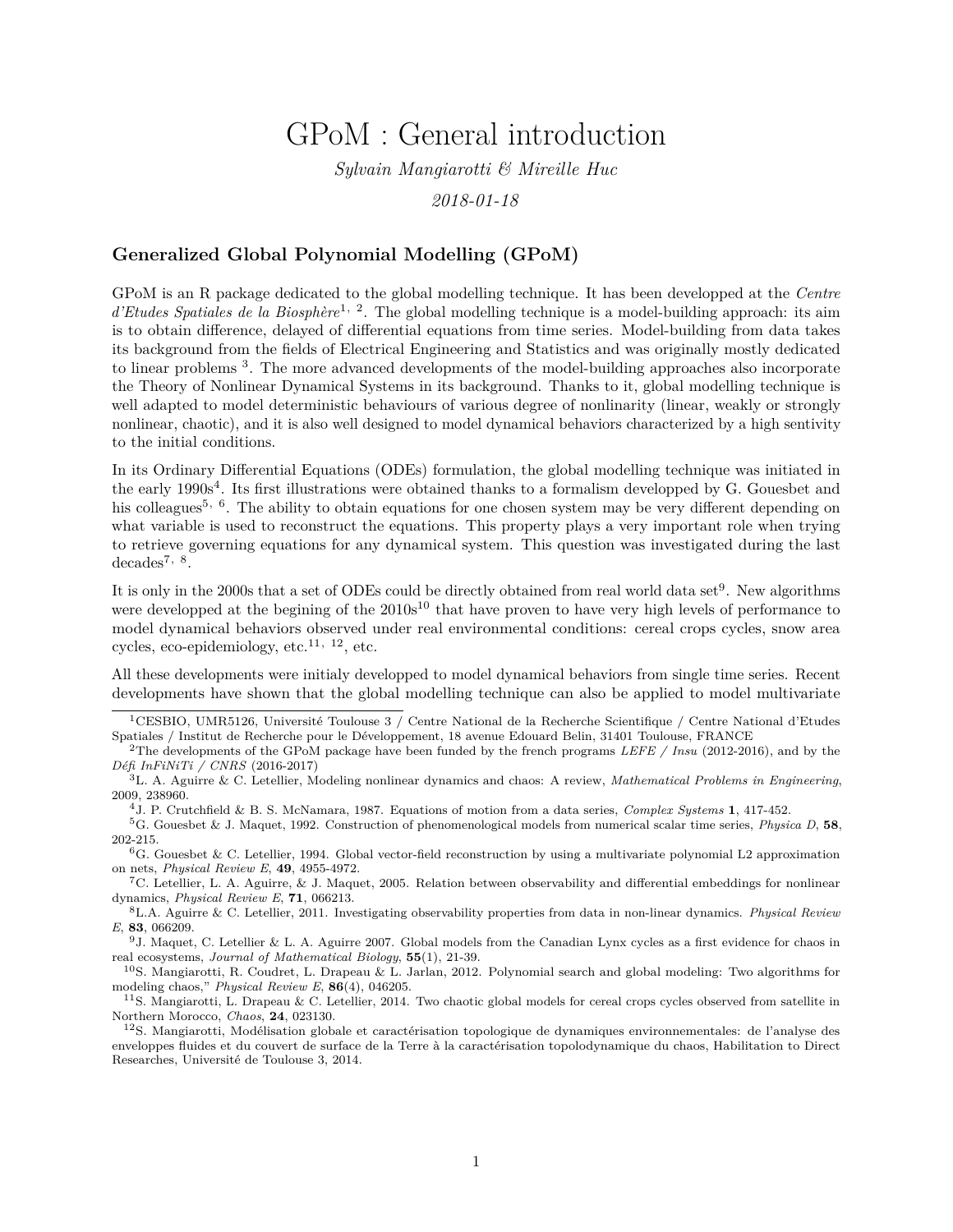couplings[13](#page-1-0)*,* [14](#page-1-1) .

The present package provides global modelling tools for the modelling of linear and nonlinear behaviors directly from time series.

Seven illustrative vignettes are provided to introduce the package which can be used as a tutorial and as a demonstrator. These are as follows:

- (1) I\_Generate introduces the conventions used to formulate sets of ODEs of polynomial form with GPoM and shows how to integrate them numerically,
- (2) II\_PreProcessing provides some simple examples of time series preprocessing before applying the global modelling technique,
- (3) III\_Modelling is dedicated to the global modelling itself. Several case studies are presented considering single and multiple time series, both for modelling or detecting causal couplings,
- (4) IV\_VisuOutput shows how to get an overview of the output obtained with global modelling functions and explains how these are organised,
- (5) V\_Predictability aims to provide basic examples of validation considering the models performances in term of predictability,
- (6) VI\_Robustness aims to illustrate the robustness of the global modelling technique under degraded conditions of noisy time series, subsampling/resampling, time series length, sensitivity to initial conditions,
- (7) VII\_Retromodelling aims to test the ability of the global modelling technique to retrieve the original equations considering various dynamical systems.

The present GPoM package is made available to whom would like to use it. It includes most of the latest developments presently available for global modelling in ODE form, and we are happy to share it with you. Please refer to the following publications when using the present tools.

For univariate time series modelling: [1] S. Mangiarotti, R. Coudret, L. Drapeau & L. Jarlan, 2012. Polynomial search and global modeling: Two algorithms for modeling chaos," *Physical Review E*, **86**(4), 046205.

For infering causal couplings and for detecting or analysing multivariate couplings: [2] S. Mangiarotti, 2015. Low dimensional chaotic models for the plague epidemic in Bombay, *Chaos, Solitons & Fractals*, **81**(A), 184-196.

For using the generalized formulation of global modelling (that combines multiariate time series and some of their derivatives): [3] S. Mangiarotti, M. Peyre & M. Huc, 2016. A chaotic model for the epidemic of Ebola virus disease in West Africa (2013–2016). *Chaos*, **26**, 113112.

For the time series resampling (before applying the global modelling technique): [4] S. Mangiarotti, 2018. The global modelling classification technique applied to the detection of chaotic attractors. *Supplementary Material A* to "Can the global modelling technique be used for crop classification?" by S. Mangiarotti, A.K. Sharma, S. Corgne, L. Hubert-Moy, L. Ruiz, M. Sekhar, Y. Kerr, 2018. *Chaos, Solitons & Fractals*, **106**, 363-378.

For modelling the dynamics of aggregated (or associated) time series: [5] S. Mangiarotti, F. Le Jean, M. Huc, C. Letellier, 2016. Global modeling of aggregated and associated chaotic dynamics. *Chaos Solitons Fractals*, **83**, 82–96.

Note that various validation methods have been introduced in [3]. A validation of high precision is also presented in the supplementary matials of [1].

<span id="page-1-0"></span><sup>13</sup>S. Mangiarotti, 2015. Low dimensional chaotic models for the plague epidemic in Bombay, *Chaos, Solitons & Fractals*, **81**(A), 184-196.

<span id="page-1-1"></span><sup>&</sup>lt;sup>14</sup>S. Mangiarotti, M. Peyre & M. Huc, 2016. A chaotic model for the epidemic of Ebola virus disease in West Africa (2013–2016). *Chaos*, **26**, 113112.